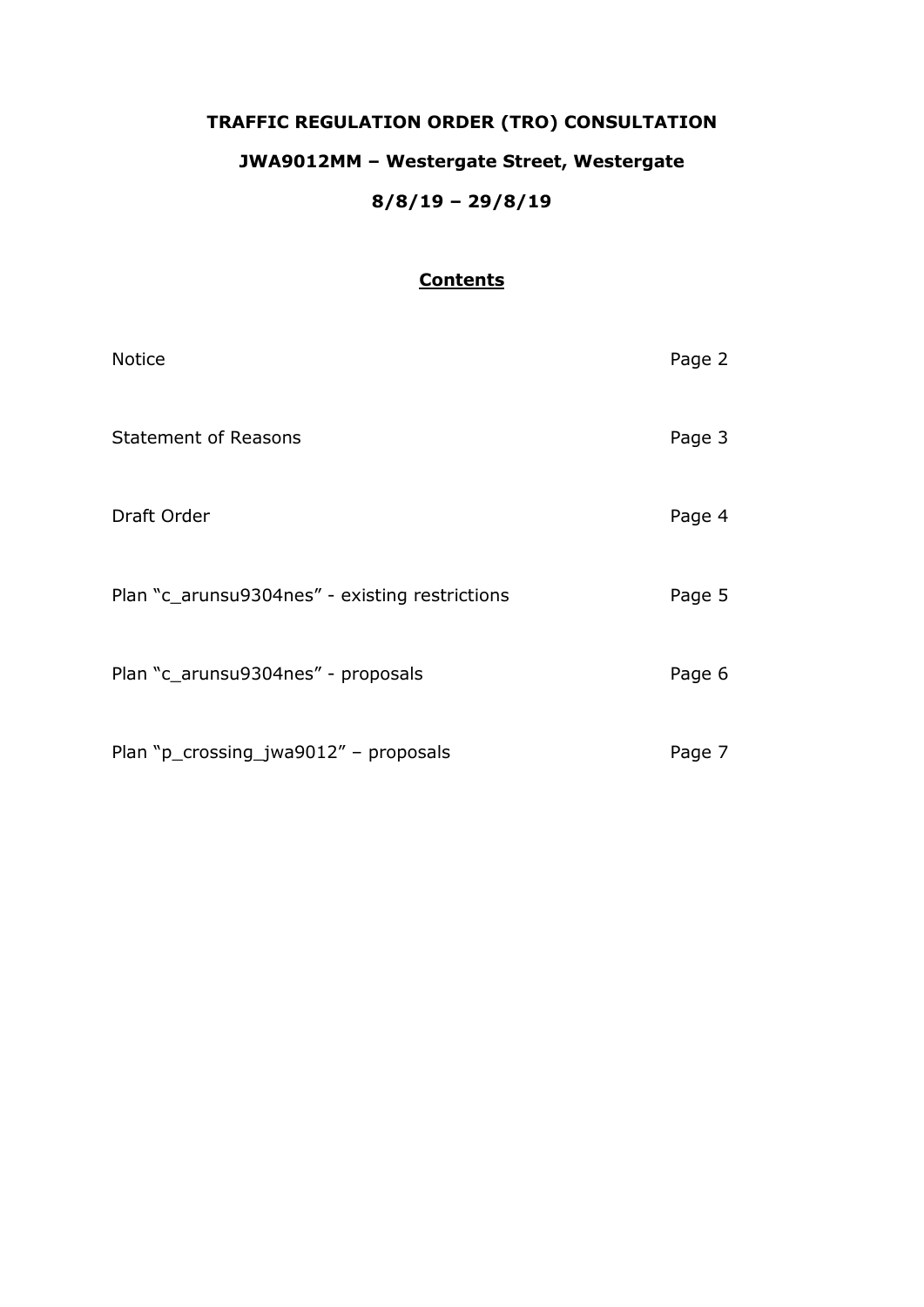#### **West Sussex County Council (Arun District) (Parking Places & Traffic Regulation) (Consolidation) Order 2010)**

## **(Westergate: Westergate Street Amendment) Order 2019**

#### **And**

#### **Road Traffic Regulation Act 1984 – Section 23 Westergate: Westergate Street Pedestrian Crossing Place**

NOTICE is hereby given that West Sussex County Council proposes to make a permanent Traffic Regulation Order under the provisions of the Road Traffic Regulation Act 1984, the effect of which will be to introduce a legally enforceable 'School Keep Clear' marking on the western side of Westergate Street in the Parish of Aldingbourne, at the entrance to Aldingbourne Primary School. The new marking will apply from 8am to 5pm Mon-Fri.

NOTICE is also hereby given that West Sussex County Council proposes to install a signal controlled pedestrian crossing on Westergate Street, immediately south of the entrance to Aldingbourne Primary School.

Full details of the proposals in this notice can be viewed on our website at www.westsussex.gov.uk. The website includes a response form for any comments or objections.

The documents may also be inspected at County Hall Chichester, during normal office hours, and at Bognor Regis Library, London Road, Bognor Regis during normal library opening hours.

Any comments or objections about the proposal must be received before 29 August 2019. These may be submitted via the response form on the website mentioned above, by e-mail to [tro.team@westsussex.gov.uk](mailto:tro.team@westsussex.gov.uk) or in writing to TRO Team, West Sussex County Council, The Grange, Tower Street Chichester, PO19 1RH. For legal reasons, only correspondence including a full name and address will be considered. Please quote reference JWA9012-MM in all correspondence.

Dated this 8th day of August 2019. Director of Law & Assurance, County Hall, Chichester.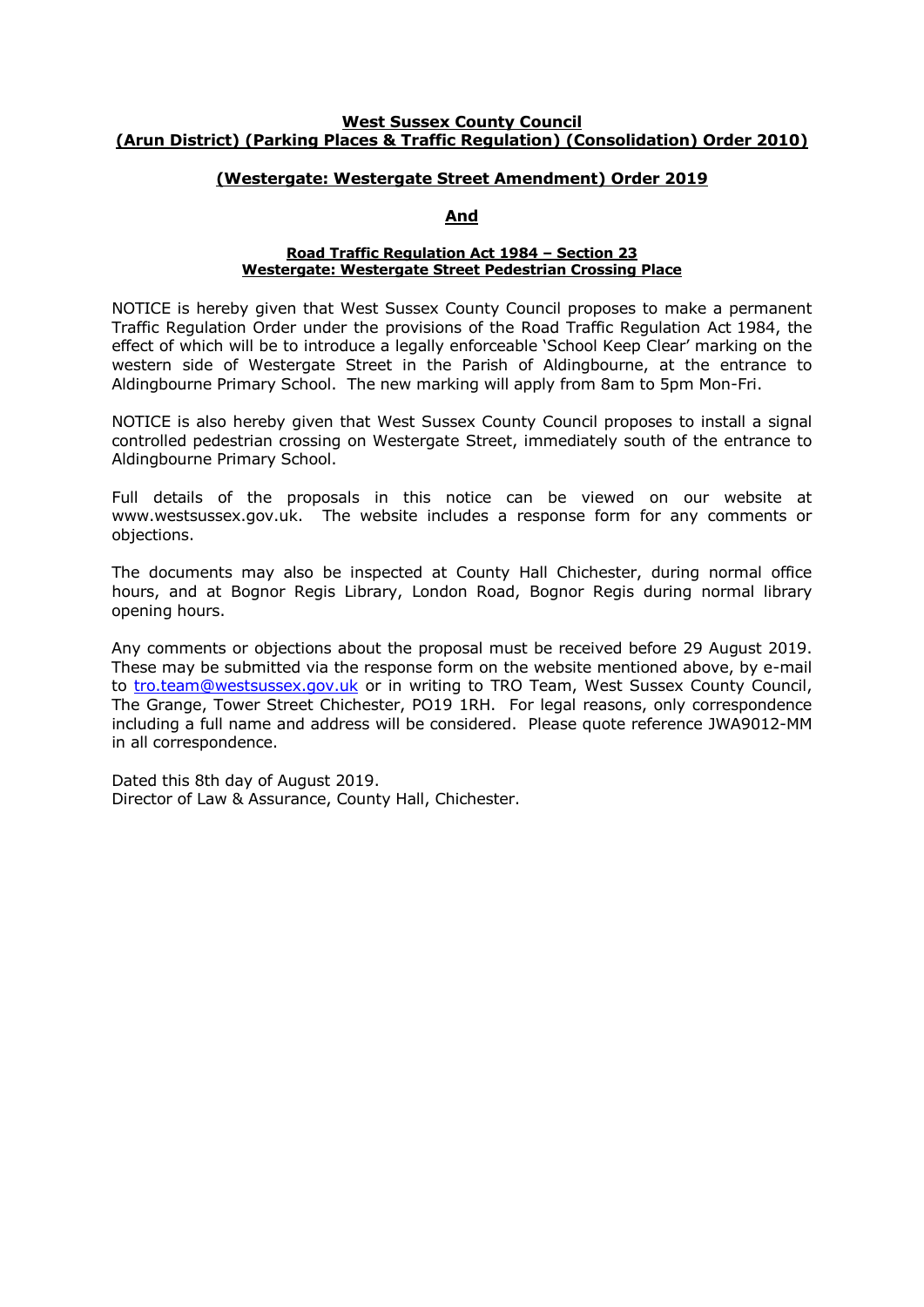#### **West Sussex County Council (Arun District) (Parking Places & Traffic Regulation) (Consolidation) Order 2010)**

## **(Westergate: Westergate Street Amendment) Order 2019**

## **And**

#### **Road Traffic Regulation Act 1984 – Section 23 Westergate: Westergate Street Pedestrian Crossing Place**

#### **STATEMENT OF REASONS**

West Sussex County Council proposes to make a permanent Traffic Regulation Order that will introduce a legally enforceable 'School Keep Clear' marking on the western side of Westergate Street in the Parish of Aldingbourne, at the entrance to Aldingbourne Primary School. This new marking will apply 8am to 5pm Mon-Fri.

The council also proposes to install a signal controlled pedestrian crossing on Westergate Street, immediately south of the entrance to Aldingbourne Primary School.

Planning consent has been granted for the construction of a residential property development on land west of Westergate Street, located behind Aldingbourne Primary School. As part of the requirement to provide safe and sustainable transport options for this development, the developer has been required to install a pedestrian crossing on Westergate Street.

To accommodate the new crossing, the existing 'School Keep Clear' markings outside Aldingbourne School will need to be amended. The markings presently in place are advisory and cannot be enforced if vehicles park on them. To improve safety outside the school it is therefore proposed to make the revised marking legally enforceable between 8am and 5pm Mon to Fri to prohibit parking at times access to the school is most likely to be needed.

The new Order is therefore proposed to improve the amenities of the area through which the affected lengths of roads run and to facilitate the passage of traffic.

The attached drawings numbered SU9304NES shows the lengths of roads affected by the introduction of the 'School Keep Clear' marking. An additional plan is attached showing the location of the proposed crossing.

Director of Law & Assurance 29 August 2019

JWA9012-MM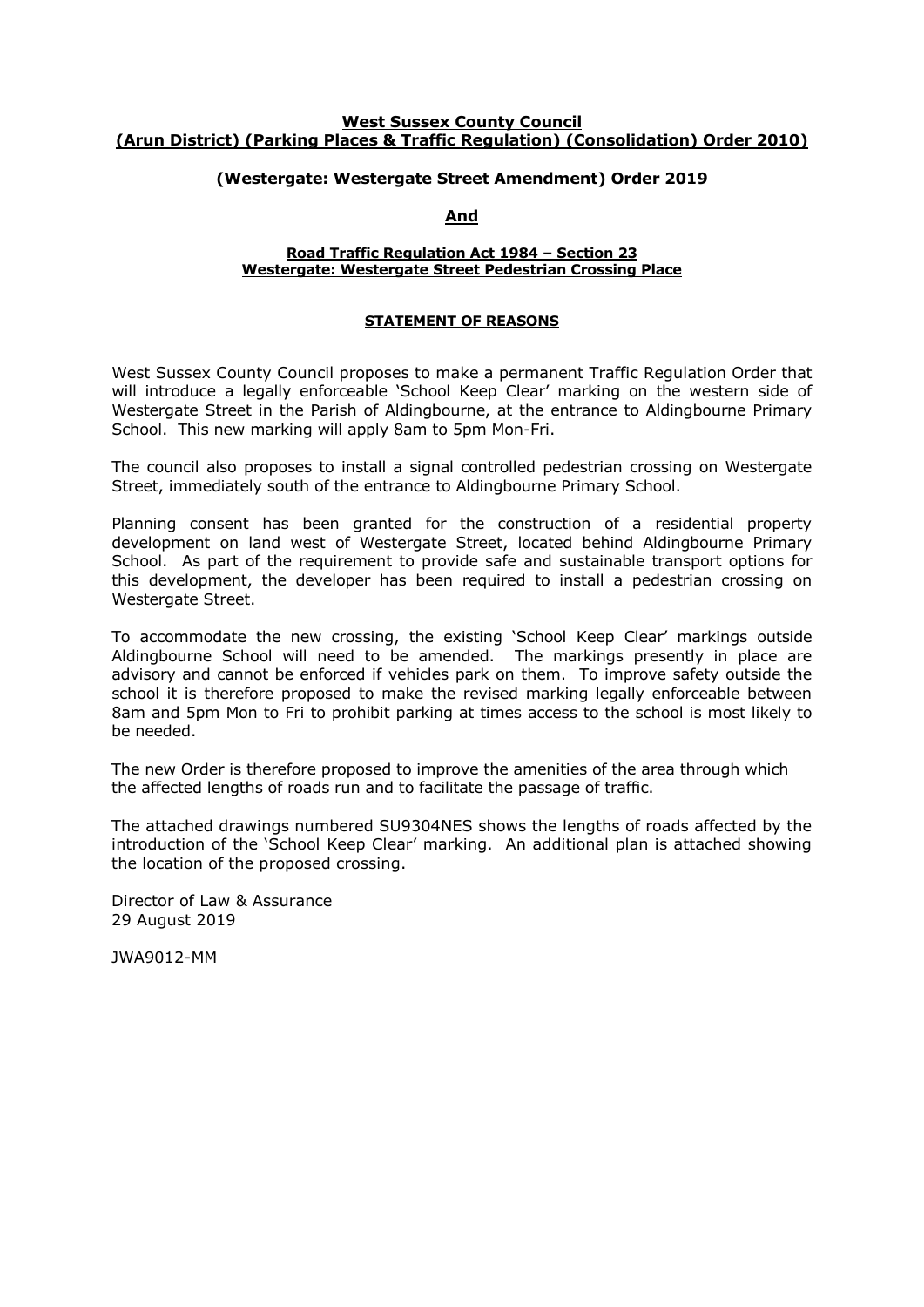## **WEST SUSSEX COUNTY COUNCIL ((ARUN DISTRICT) (PARKING PLACES & TRAFFIC REGULATION) (CONSOLIDATION) ORDER 2010)**

## **(WESTERGATE: WESTERGATE STREET AMENDMENT) ORDER 2019**

West Sussex County Council in exercise of their powers under Sections 1 (1) 2 (1) and (2), 4 (2), 45, 46, 49 and 53 and Part IV of Schedule 9 of the Road Traffic Regulation Act 1984 ("the Act") as amended and of all other enabling powers and after consultation with the Chief Officer of Police in accordance with Part III of Schedule 9 to the Act hereby make the following Order:-

- 1. This Order shall come into operation on the \*\*\*\*\* day of \*\*\*\*\*\* 2019 and may be cited as "West Sussex County Council ((Arun District) (Parking Places & Traffic Regulation) (Consolidation) Order 2010) (Westergate: Westergate Street Amendment) Order 2019".
- 2. The "West Sussex County Council (Arun District) (Parking Places & Traffic Regulation) (Consolidation) Order 2010" is hereby amended by the insertion of the plan specified in the Schedule to this Order, attached hereto.

## **SCHEDULE Plan to be Inserted**

SU9304NES (Issue Number 1)

THE Common Seal of THE (2002) WEST SUSSEX COUNTY COUNCIL  $\overrightarrow{)}$ was hereto affixed the ()<br>
day of (2019)<br>
()<br>
()<br>
()<br>
()<br>
()

 ) day of 2019

) and the contract of  $\mathcal{L}$ 

 ) ) and the contract of  $\mathcal{L}$ 

 ) Authorised Signatory (1999) JWA9012-MM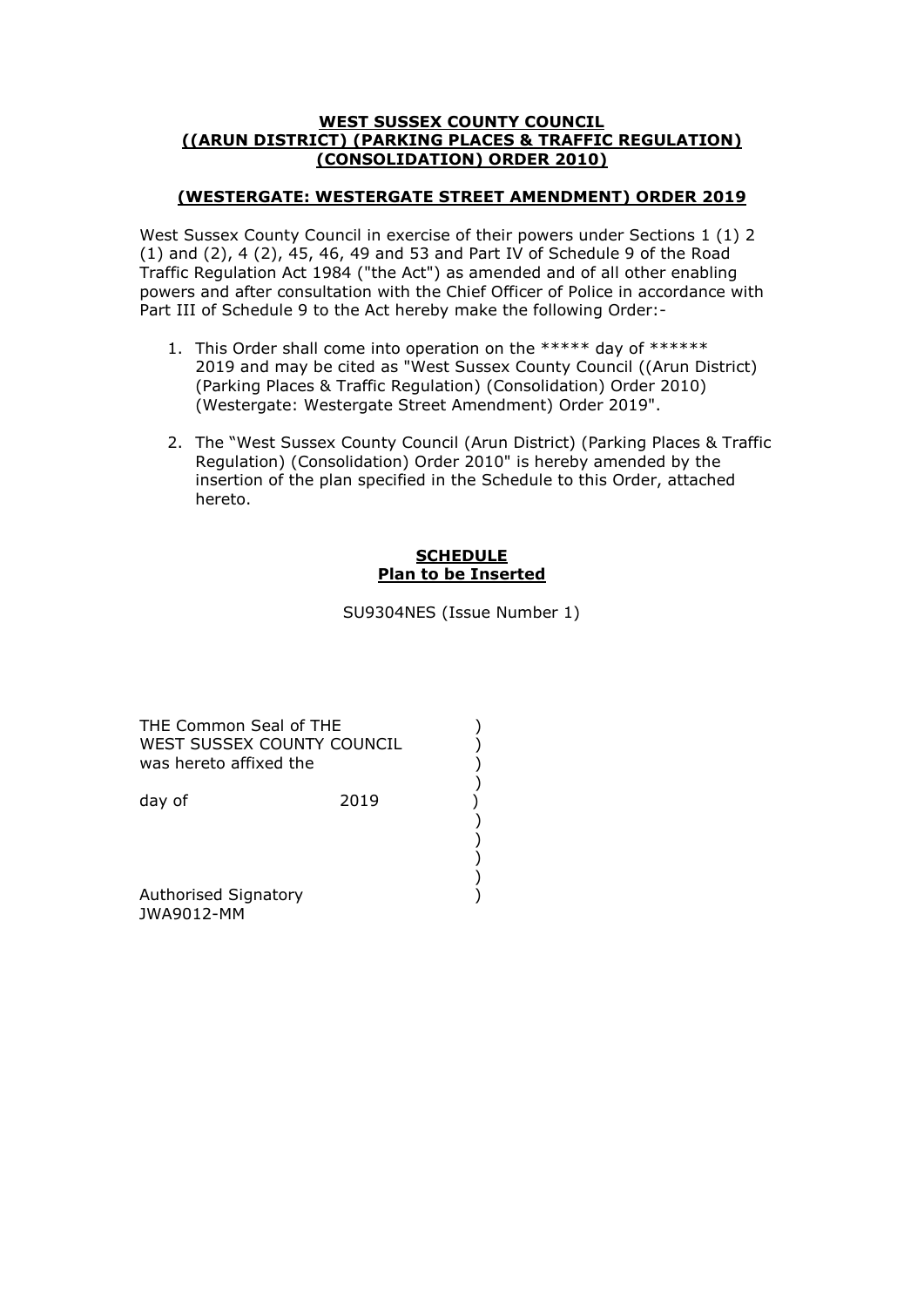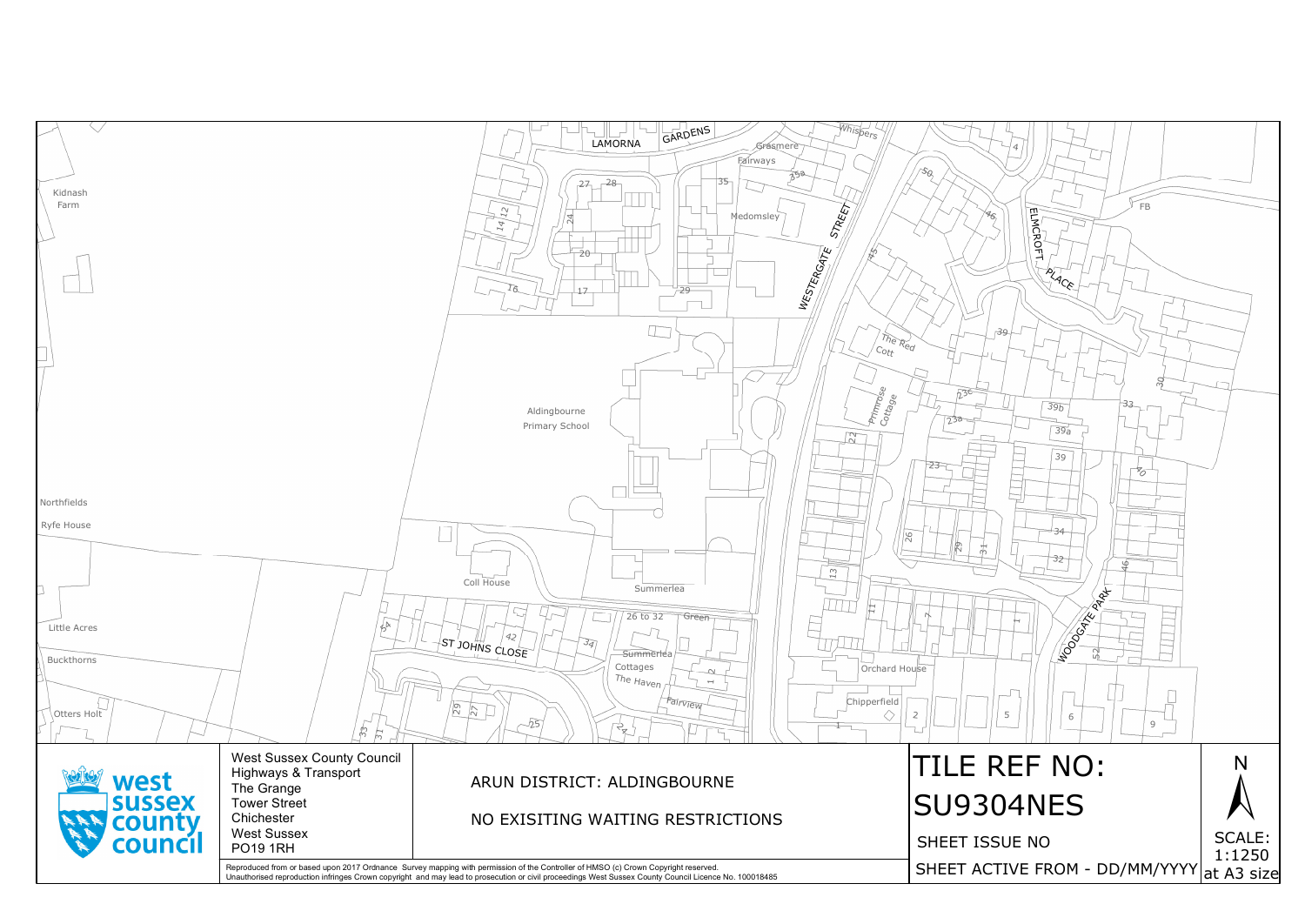